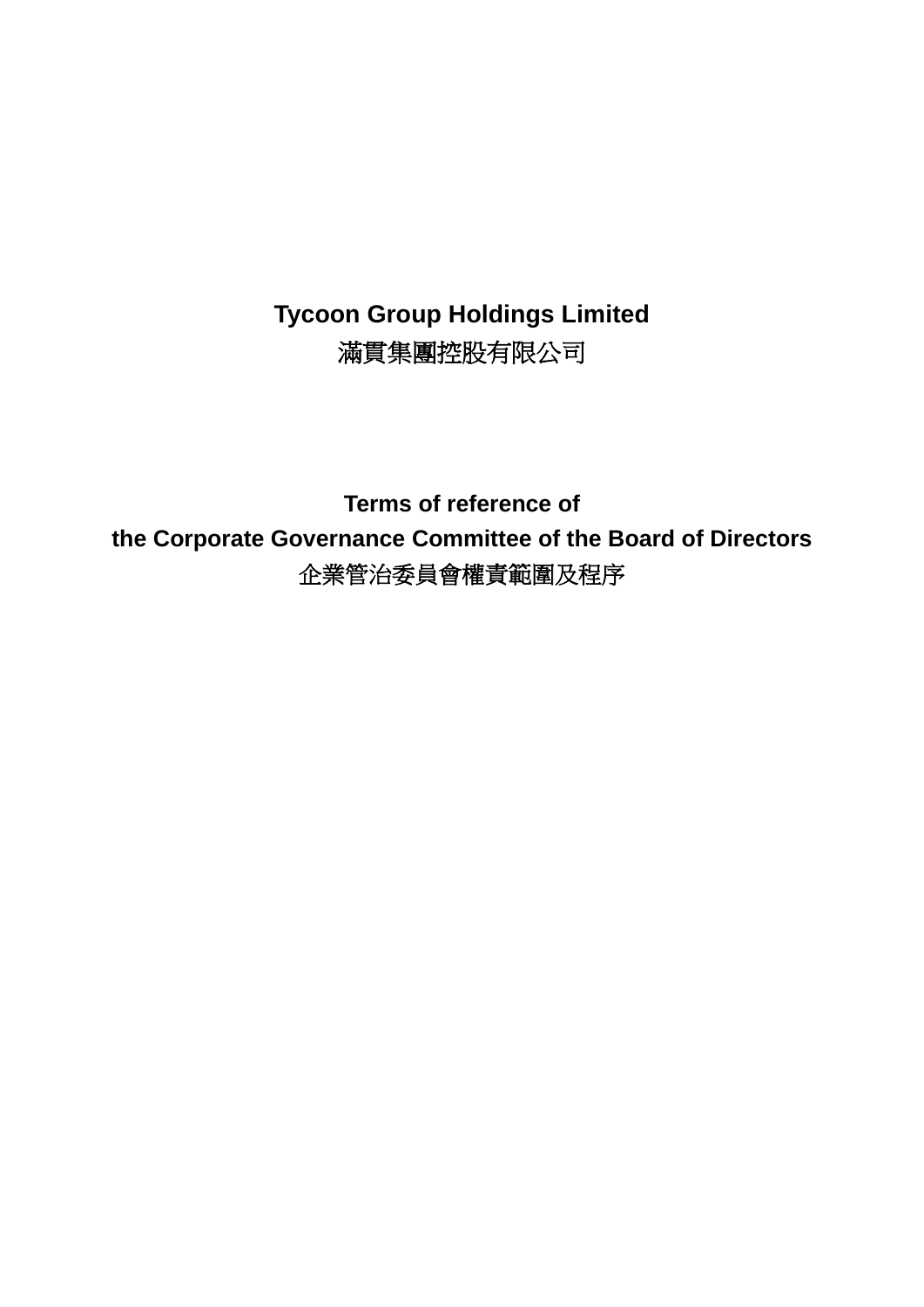# **Tycoon Group Holdings Limited ("Company")** 滿貫集團控股有限公司**("**本公司**")**

# **Terms of reference of the Corporate Governance Committee ("CGC") of the Board of Directors ("Board") of the Company** 董事會**("**董事會**")** 企業管治委員會**("**企管會**")** 權責範圍及程序

First adoption date: 15 April 2020 首次採納日期: 2020年4月15日

First amendment, effective on: 25 January 2022 第一次修訂,生效日期: 2022年1月25日

> Validity: Continuous (until further notice) 有效期至: 長期 (直至另行通知)

### 1. Membership **intervalue of the Membership intervalue of the Membership**

- 1.1 The CGC shall comprise not less than three 企管會成員由董事會委任,成員人數應不少 members to be appointed by the Board. 於三位。
- 1.2 The Board shall appoint the chairman of the 企管會主席由董事會委任。 CGC.
- 1.3 Only members of the CGC have the right to 只有企管會的成員方可出席企管會之會議。 attend the CGC meetings. However, any director, executive or other person may be invited to attend the meetings when the CGC considers that their attendance can assist it to discharge its duties.

然而,若企管會議為任何董事、行政人員或 其他人士可協助該會履行職責,則可邀請該 等人士出席會議。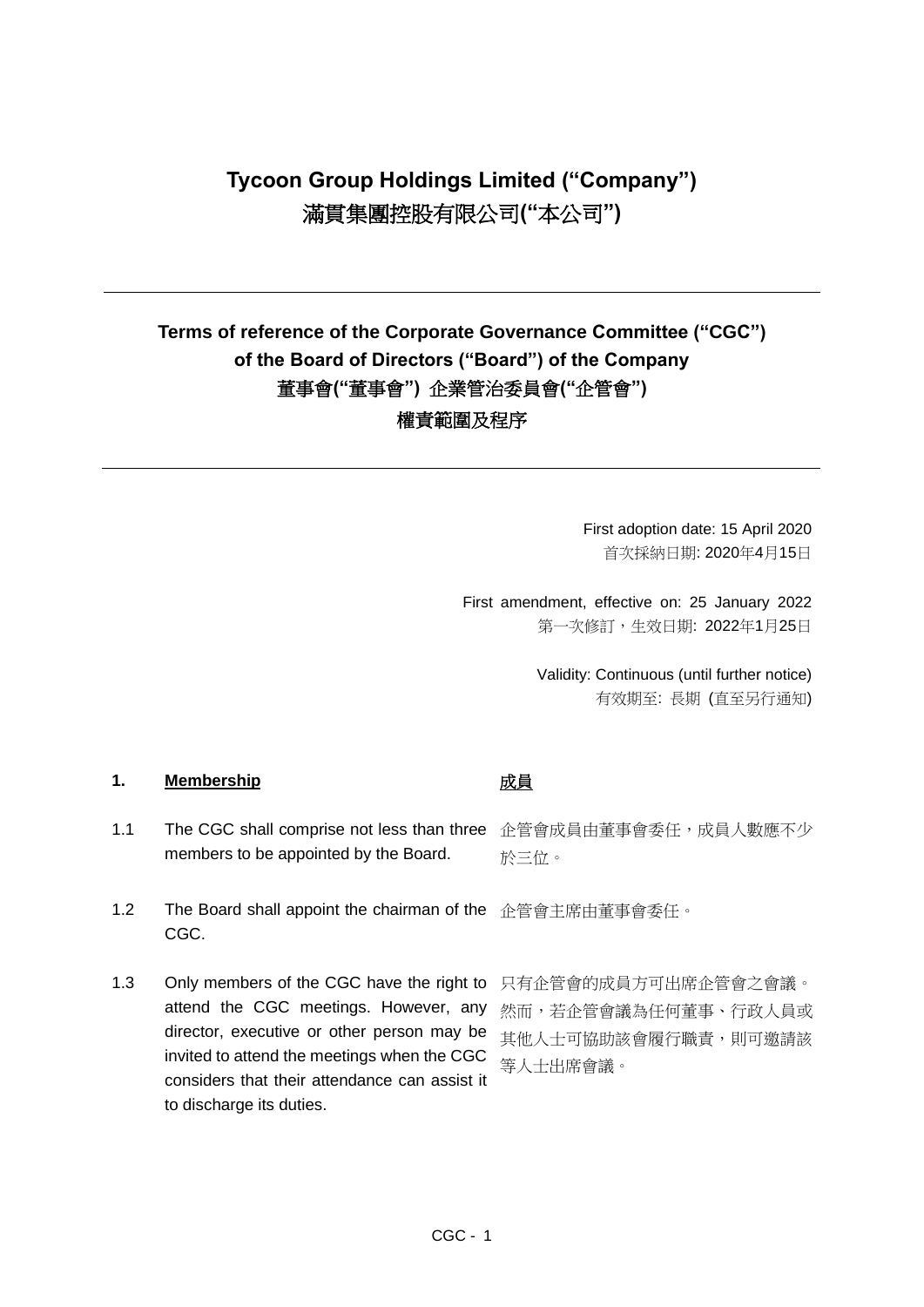1.4 The Chairman and members of the CGC 企管會主席及成員應確保他們投入足夠的時 should ensure that they devote sufficient time and make contributions to the Company that are commensurate with their role and responsibilities.

間參與並為公司做出與其角色和職責相稱的 貢獻。

## **2. Frequency and proceedings of meetings** 會議次數及程序

- 2.1 The CGC shall meet at least once a year and at such other times as the chairman of the CGC shall require.
- 2.2 The quorum for meetings of the CGC shall be two directors. A duly convened meeting of the CGC at which a quorum is present shall be competent to exercise all or any of the authorities, powers and discretions vested in the CGC.
- 2.3 CGC members may pass resolutions by way of written resolutions, but such must be passed by all CGC members in writing.

### **3. Secretary** 秘書

3.1 The company secretary of the Company or 公司秘書或其代理人應擔任企管會秘書。 his nominee shall act as the secretary of the CGC.

### **4. Notice of Meetings** 會議通告

4.1 Meetings of the CGC shall be convened by the chairman of the CGC. In the absence of the chairman of the CGC, the remaining members present shall elect one of them to chair the meeting. For the avoidance of doubt, the chairman of the Board shall not chair the meeting of the CGC when it is dealing with the succession of chairmanship.

企管會應至少每年開會一次,並按企管會主 席要求的其他時間開會。

企管會會議的法定人數應為兩位董事。正式 召開而達到法定人數的企管會會議有權履行 企管會獲賦予的一切或任何授權、權力和酌 情權。

企管會成員可以書面決議方式通過任何決 議,惟必須所有企管會成員書面同意。

企管會的會議應由企管會主席召開。如企管 會主席未能出席會議,其他出席會議的成員 應互選其中一人擔任主席。為免生疑慮、當 企管會開會討論主席繼任問題時,董事會主 席不應擔任該會議之主席。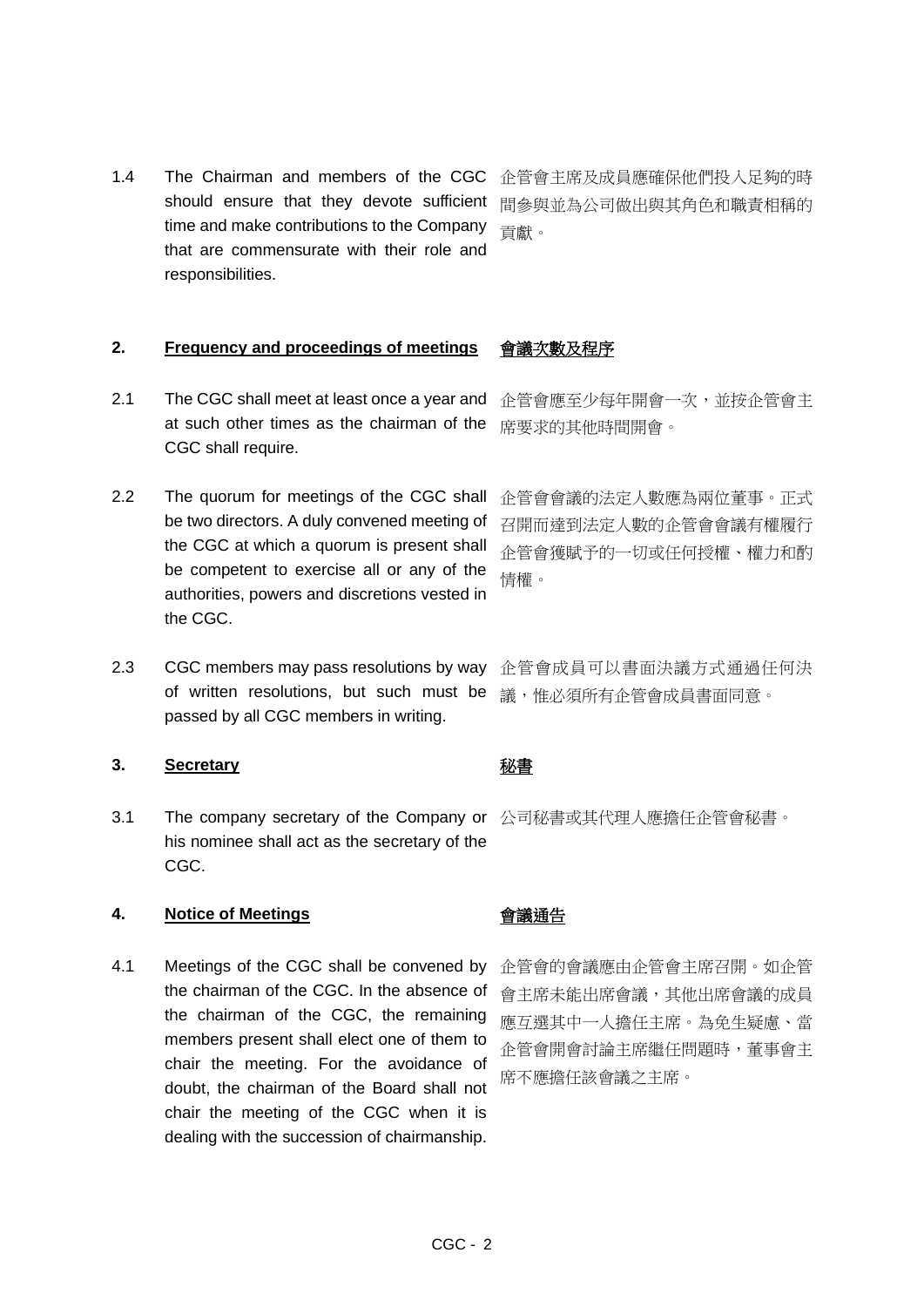- 4.2 Unless otherwise agreed, notice of each meeting setting out the venue, time and date together with the agenda of items to be discussed, shall be forwarded to each of the members of the CGC and any other person required to attend at least seven working days before the meeting date. Supporting papers shall be sent at least three working days before the meeting.
- 4.3 A CGC member may or, on the request of a CGC member, the secretary to the CGC shall, at any time summon a CGC meeting. Notice shall be given to each CGC member in person orally or in writing or by telephone or by email or by facsimile transmission at the telephone or facsimile or address or email address from time to time notified to the secretary by such CGC member or in such other manner as the CGC members may from time to time determine.
- 4.4 Any notice given orally shall be confirmed in writing as soon as practicable and before the meeting.

## **5. Minutes of the Meetings** 會議記錄

5.1 Minutes of the CGC meetings shall record in sufficient detail the matters considered in the meetings and decisions reached, including any concerns raised and dissenting views expressed. Draft and final versions of minutes of the meetings should be sent to all CGC members for their comments and records within fourteen working days after the meeting and unless there is a conflict of interest, to all other members of the Board.

除非另有協議,否則載有會議地點、時間、 日期及載有會議議題之議程的通告,應於開 會日期之前最少7個工作天送交企管會各成 員及其他需要出席會議的人士。補充文件應 於開會之前最少3個工作天送交。

任何企管會成員或企管會秘書(應企管會成 員的請求時)可於任何時候召集企管會會 議。召開會議通告必須親身以口頭或以書面 形式、或以電話、電子郵件、傳真或其他企 管會成員不時議定的方式發出予各企管會成 員(以該成員不時通知秘書的電話號碼、傳真 號碼、地址或電子郵箱地址為准)。

任何口頭會議通知應在切實可行範圍內儘快 及在會議召開前以書面方式確實。

企管會的會議記錄應詳細記錄會議上審議的 事項及所作出的決定,包括會上提出的關注 及相反意見。會議記錄的初稿及最後定稿應 於會議完成後14個工作天內供企管會所有成 員傳閱;以供提出意見及作其他記錄之用; 若無利益衝突,亦應供董事會其餘全部成員 傳閱。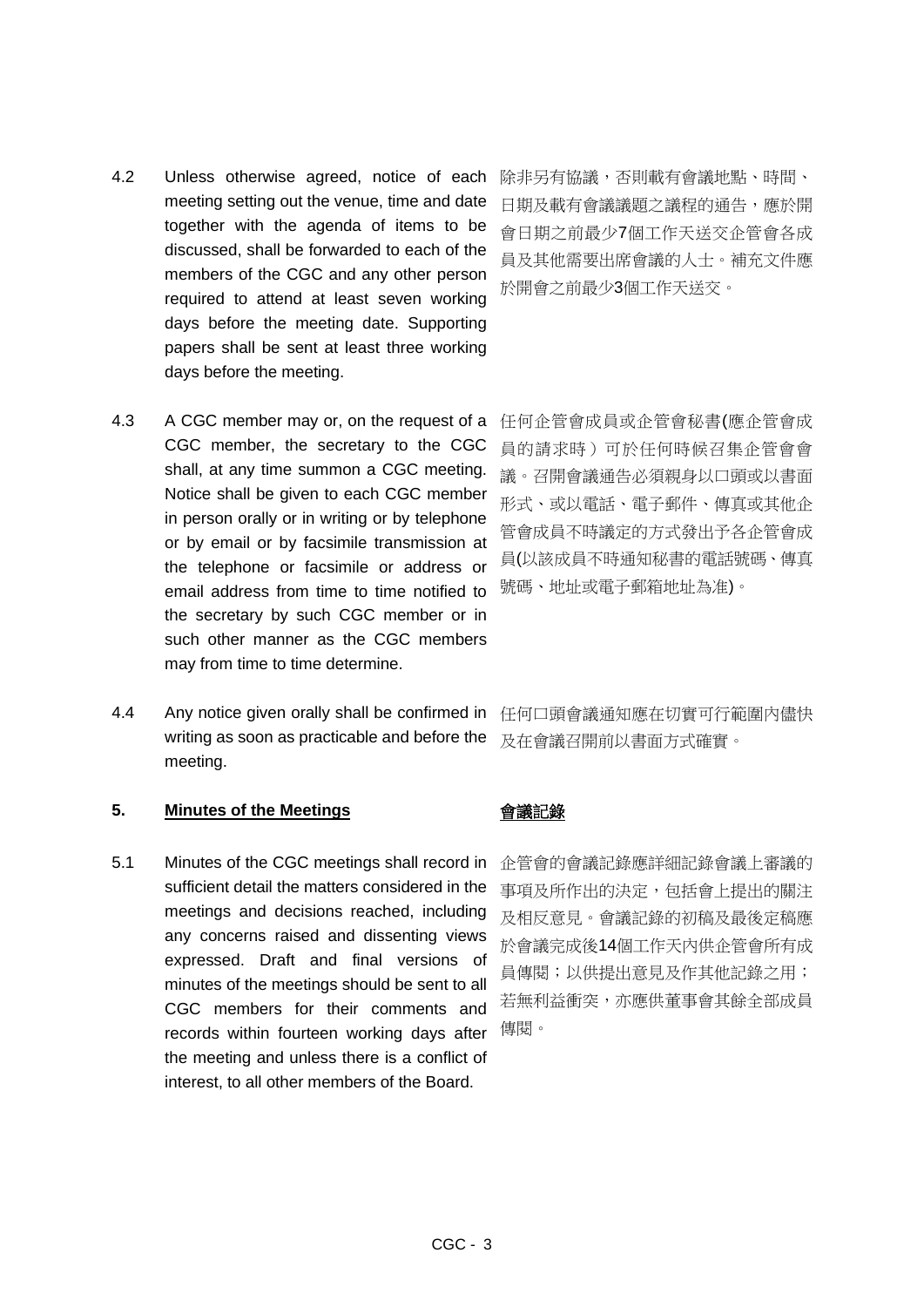5.2 The secretary of the CGC shall keep the 企管會秘書應保存企管會之會議記錄及通過 minutes and resolutions passed at the CGC meetings and they should be open for inspection at any reasonable time on reasonable notice by any director save when there is a conflict of interest.

**6. Annual General Meeting** 股東周年大會

6.1 The chairman of the CGC shall attend the 企管會主席應出席本公司的股東周年大會, Annual General Meeting of the Company and be prepared to respond to shareholders' questions on the activities of the CGC.

## 7. Duties **buties buties buties**

- 7.1 The CGC shall be responsible for performing 企管會應負責履行本公司企業管治職責,尤 the corporate governance duties of the 其是企管會應: Company. In particular, the CGC shall:
	- 7.1.1 develop and review the Company's policies and practices on corporate governance and make recommendations to the Board;
	- 7.1.2 review and monitor the training and continuous professional development of directors and senior management of the Company and its subsidiaries;
	- 7.1.3 review and monitor the Company's policies and practices on compliance with legal and regulatory requirements;
	- 7.1.4 develop, review and monitor the code of conduct and compliance manual (if any) applicable to employees and directors of the Company and its subsidiaries;

決議案之文件。除非有利益衝突,否則任何 董事可在提出合理通知後,於任何合理時間 內查閱上述文件。

並準備回答股東有關企管會會議的問題。

制定及檢討本公司的企業管治政策及常 規,並向董事會提出建議;

檢討及監察本公司及其子公司的董事及 高級管理人員的培訓及持續專業發展;

檢討及監察本公司在遵守法律及監管規 定方面的政策及常規;

制定、檢討及監察本公司及其子公司的 雇員及董事的操守準則及合規手冊(如 有);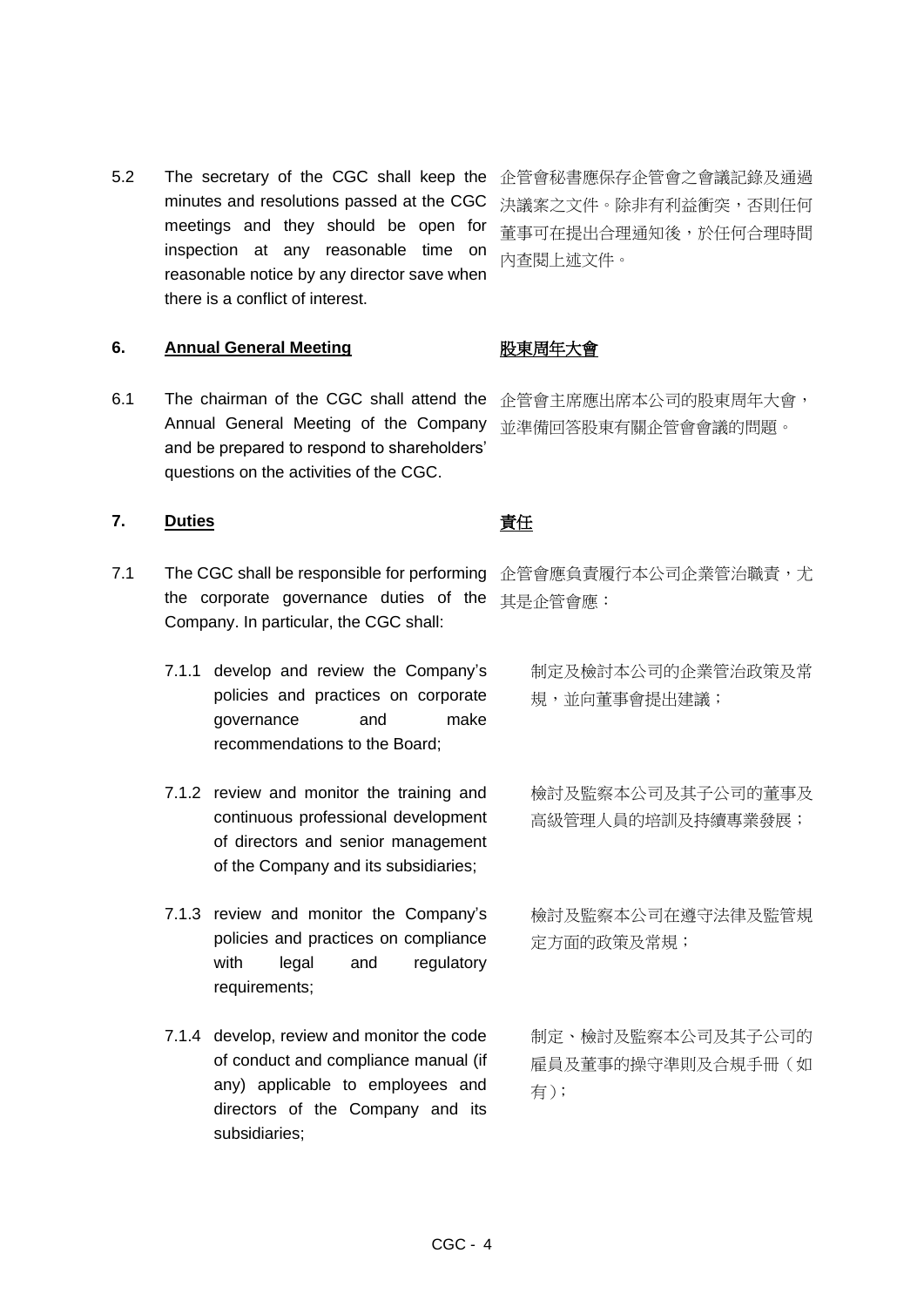- 7.1.5 review the Company's compliance with the Code on Corporate Governance Practices in Appendix 14 to the Rules Governing the Listing of Securities on The Stock Exchange of Hong Kong Limited ("**Listing Rules"**) and disclosure in the Corporate Governance Report;
- 7.1.6 prepare the annual Corporate Governance Report for the Board's consideration and approval for disclosure; and
- 7.1.7 do any such things to enable the CGC to discharge its powers and functions conferred on it by the Board.

### **8. Reporting Responsibilities** 報告責任

- 8.1 The CGC chairman shall report formally to the Board on its proceedings after each meeting on all matters within its duties and responsibilities.
- 8.2 The CGC shall make whatever recommendations to the Board it deems appropriate on any area within its remit where action or improvement is needed.

### **9. Authority** 權力

- 9.1 The CGC is authorized to seek any 企管會有權為履行職責而向本公司任何雇員 information it reasonably requires from any 合理地索取任何資料。 employee of the Company in order to perform its duties.
- 9.2 Where necessary, the CGC should seek 企管會履行職責時如有需要,應尋求獨立專 independent professional advice, at the <sub>業意見</sub>,費用由本公司支付。 Company's expense, to perform its responsibilities.

檢討本公司遵守香港聯合交易所有限公 司證券上市規則("上市規則")附錄14的 《企業管治守則》的情況及在《企業管 治報告》內的披露;

編制年度企業管治報告,並提交董事會 審議及批准予以披露;及

採取任何行動使企管會可履行董事會賦 予的權力及職能。

企管會每次開會後,企管會主席應就企管會 在其職責範圍內討論的一切事宜,向董事會 提交正式的報告。

企管會應就任何其職責範圍內之事宜而認為 需要採取的行動或作出的改善,向董事會作 出其認為合適的建議。